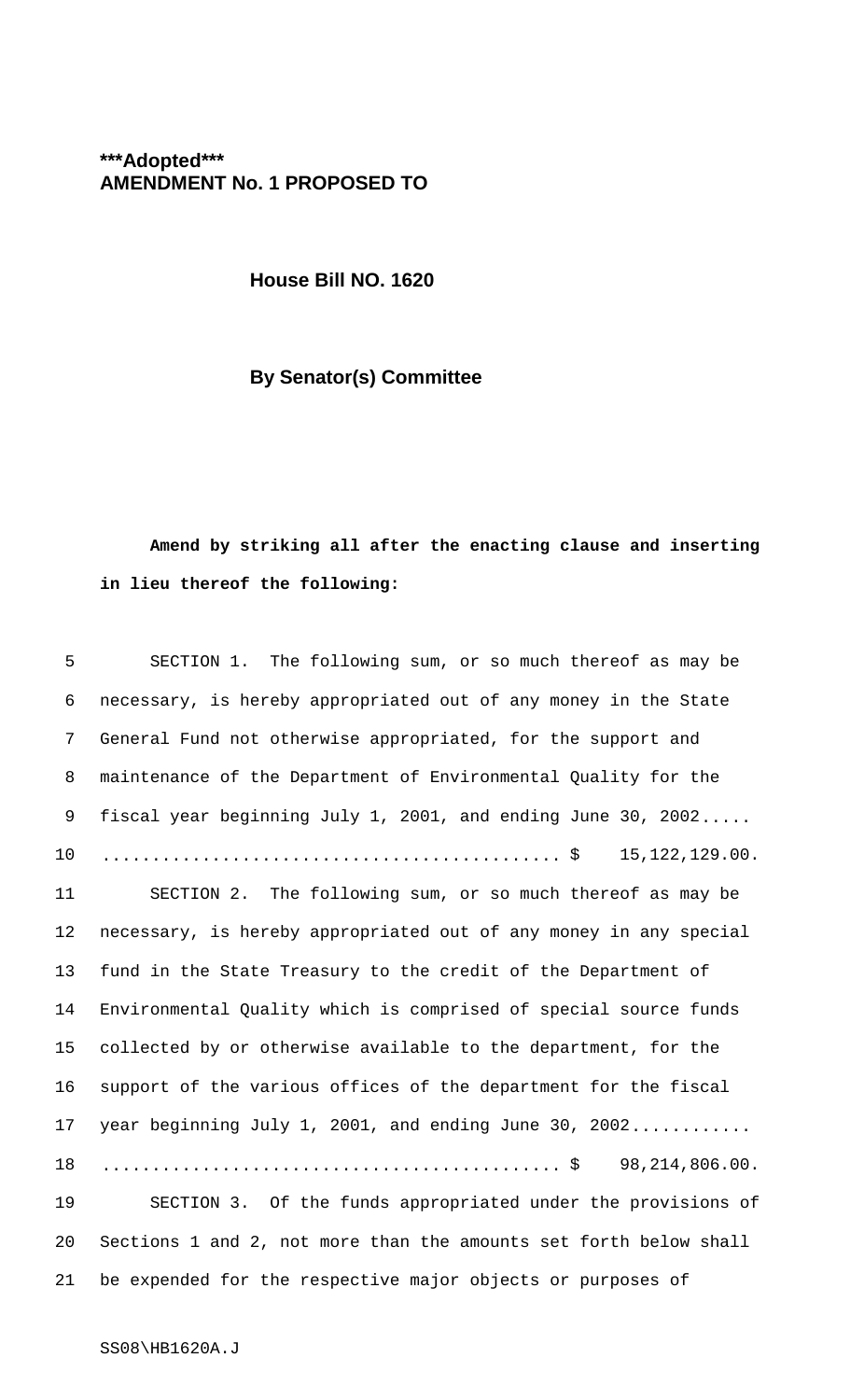22 expenditure:

| 23 | ENVIRONMENTAL QUALITY - CONSOLIDATED                              |                                                                 |                  |
|----|-------------------------------------------------------------------|-----------------------------------------------------------------|------------------|
| 24 | MAJOR OBJECTS OF EXPENDITURE:                                     |                                                                 |                  |
| 25 | Personal Services:                                                |                                                                 |                  |
| 26 |                                                                   | Salaries, Wages and Fringe Benefits \$                          | 23,596,556.00    |
| 27 |                                                                   | Travel and Subsistence                                          | 626,826.00       |
| 28 |                                                                   | Contractual Services                                            | 12,958,866.00    |
| 29 |                                                                   | Commodities                                                     | 1,075,084.00     |
| 30 | Capital Outlay:                                                   |                                                                 |                  |
| 31 |                                                                   | Other Than Equipment                                            | 0.00             |
| 32 |                                                                   |                                                                 | 1,161,231.00     |
| 33 |                                                                   | Subsidies, Loans and Grants _ 73,918,372.00                     |                  |
| 34 |                                                                   |                                                                 | 113, 336, 935.00 |
| 35 | FUNDING:                                                          |                                                                 |                  |
| 36 |                                                                   | General Funds\$                                                 | 15, 122, 129.00  |
| 37 |                                                                   | Special Funds 98,214,806.00                                     |                  |
| 38 |                                                                   |                                                                 | 113, 336, 935.00 |
| 39 | AUTHORIZED POSITIONS:                                             |                                                                 |                  |
| 40 | Permanent:                                                        | Full Time<br>301                                                |                  |
| 41 |                                                                   | Part Time<br>0                                                  |                  |
| 42 |                                                                   | Time-Limited: Full Time<br>205                                  |                  |
| 43 |                                                                   | Part Time<br>0                                                  |                  |
| 44 |                                                                   | With the funds herein appropriated, it is the intention of      |                  |
| 45 |                                                                   | the Legislature that it shall be the agency's responsibility to |                  |
| 46 | make certain that funds required to be appropriated for "Personal |                                                                 |                  |
| 47 | Services" for Fiscal Year 2003 do not exceed Fiscal Year 2002     |                                                                 |                  |
| 48 | funds appropriated for that purpose, unless programs or positions |                                                                 |                  |
| 49 | are added to the agency's Fiscal Year 2003 budget by the          |                                                                 |                  |
| 50 | Mississippi Legislature. Based on data provided by the            |                                                                 |                  |
| 51 |                                                                   | Legislative Budget Office, the State Personnel Board shall      |                  |

SS08\HB1620A.J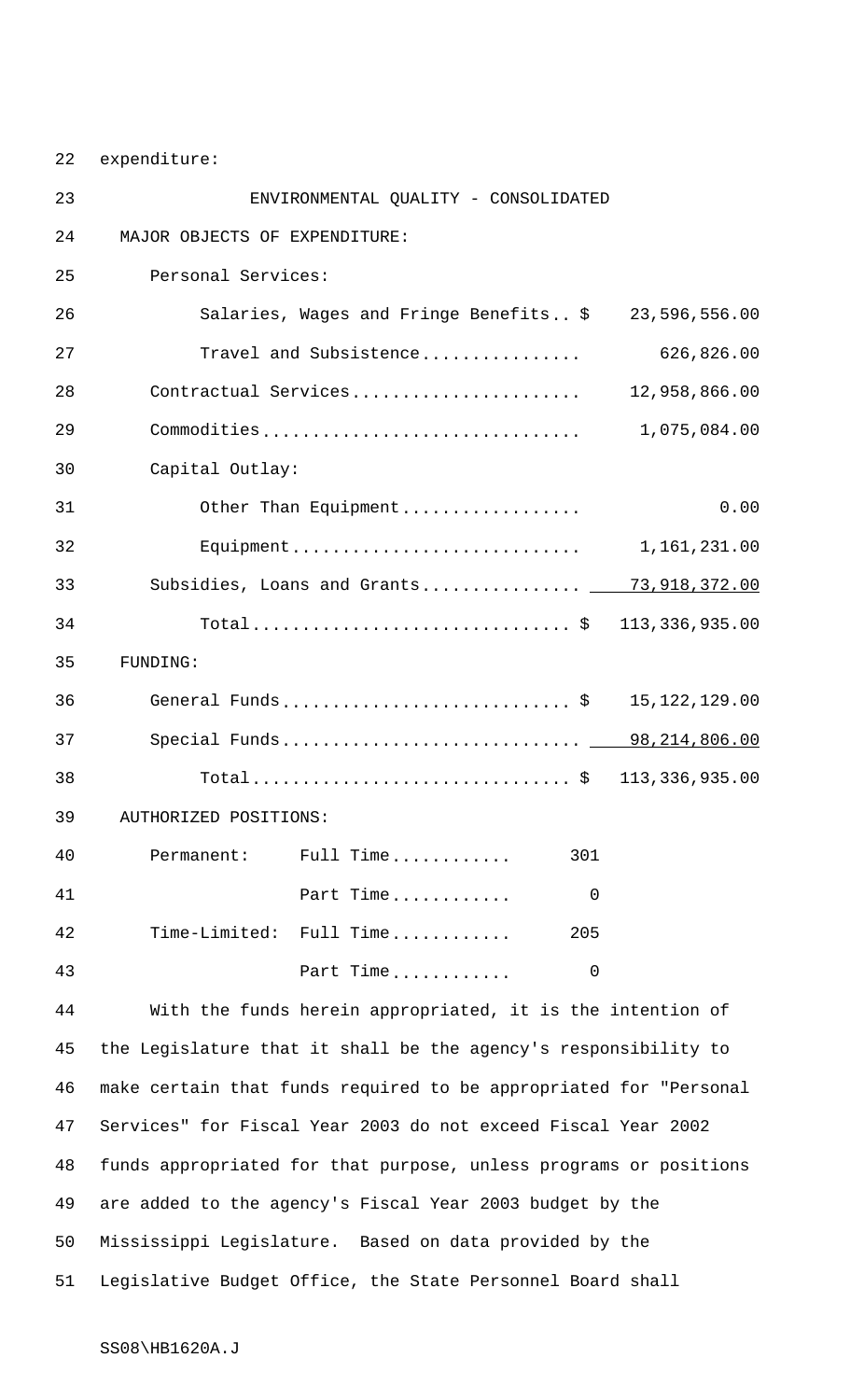determine and publish the projected annual cost to fully fund all appropriated positions in compliance with the provisions of this act. It shall be the responsibility of the agency head to insure that no single personnel action increases this projected annual cost and/or the Fiscal Year 2002 appropriation for "Personal Services" when annualized. If, at the end of any calendar month, the State Personnel Board determines that the agency has taken action(s) which would cause the agency to exceed this projected annual cost or the Fiscal Year 2002 "Personal Services" appropriated level, when annualized, then only those actions which reduce the projected annual cost and/or the appropriation requirement will be processed by the State Personnel Board until such time as the requirements of this provision are met.

 No general funds authorized to be expended herein shall be used to replace federal funds and/or other special funds which are being used for salaries authorized under the provisions of this act and which are withdrawn and no longer available.

 Unless expressly authorized herein by the Legislature, no funds appropriated shall be expended to pay expenses incurred by more than four (4) employees or other representatives of the agency for attending the same conference, seminar or workshop, either in-state or out-of-state; however, such funds may be expended for expenses incurred by more than four (4) employees or other representatives for attendance at the same conference, seminar or workshop (a) if attendance is required in order to maintain professional certification or licensure, which certification or licensure is required by the employees' job descriptions or by law, or (b) if such expenditure has received the prior written approval of the Department of Finance and Administration.

SS08\HB1620A.J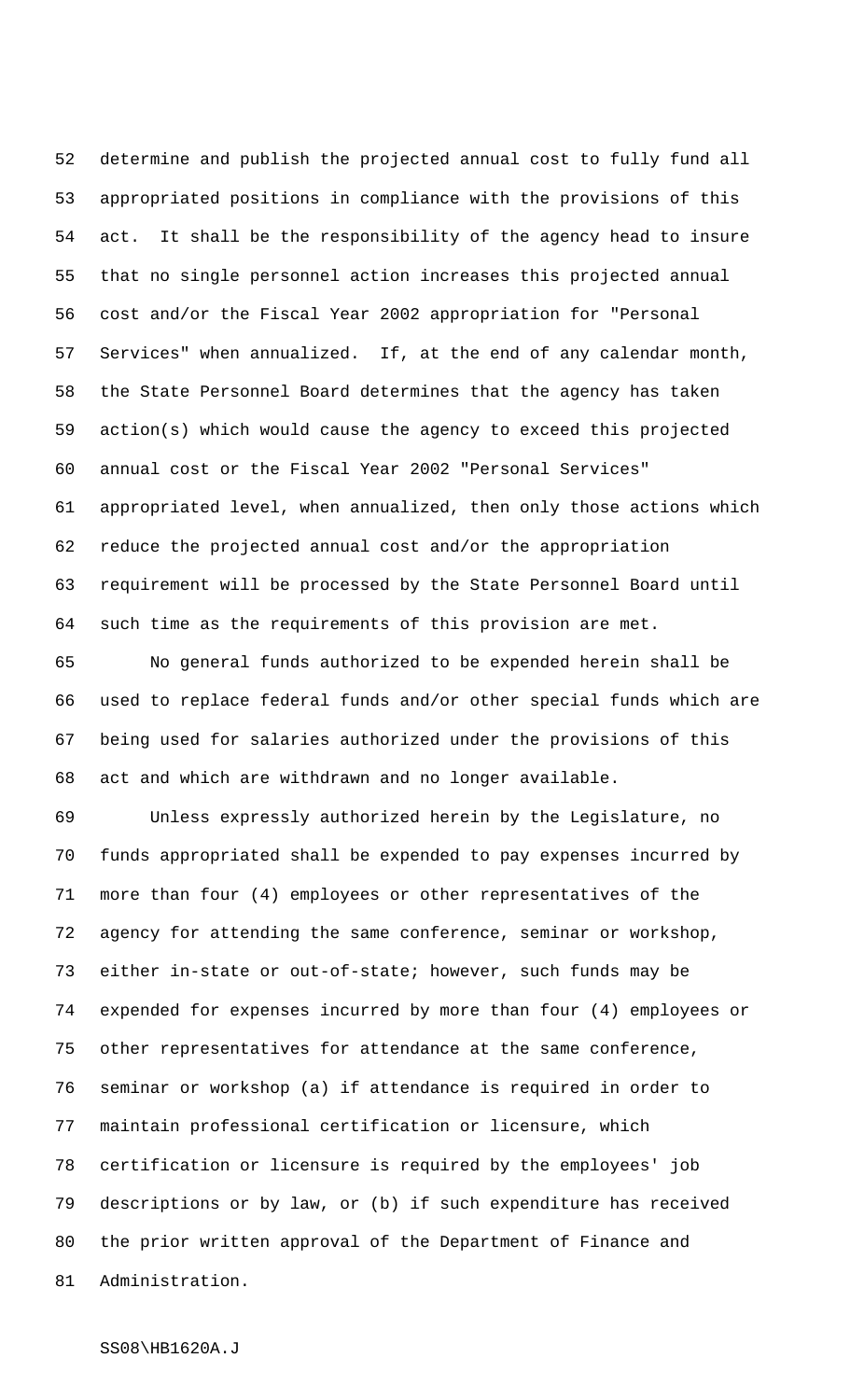SECTION 4. It is the intent of the Legislature that the Department of Environmental Quality shall have authority to escalate the various budgets in both funds and positions, with the approval of the State Fiscal Officer, from any special funds collected or available, in the current fiscal year or any prior fiscal year, not to exceed Five Million Dollars (\$5,000,000.00), to the agency for expenditure. Upon such approval, the Department of Environmental Quality may expend such funds in the manner authorized by law.

 The Executive Director of the Department of Environmental Quality shall submit to the Department of Finance and Administration a certified statement providing a detailed explanation for any escalation, including a justification for the establishment of any new positions or reclassification of existing positions and the existence of any required matching funds for those positions, and an assessment of the impact on the agency's general fund budget for the three (3) fiscal years following the fiscal year in which the escalation is requested.

 SECTION 5. It shall be unlawful for any officer, employee or other person whatsoever to use or permit or authorize the use of any automobile or any other motor vehicle owned by the State of Mississippi or any department, agency or institution thereof for any purpose other than upon the official business of the State of Mississippi or any agency, department or institution thereof.

 It is the intent of the Legislature that motor vehicles authorized to be owned and operated by this agency shall comply with Sections 25-1-77 through 25-1-93, Mississippi Code of 1972. SECTION 6. In compliance with the "Mississippi Performance Budget and Strategic Planning Act of 1994," it is the intent of the Legislature that the funds provided herein shall be utilized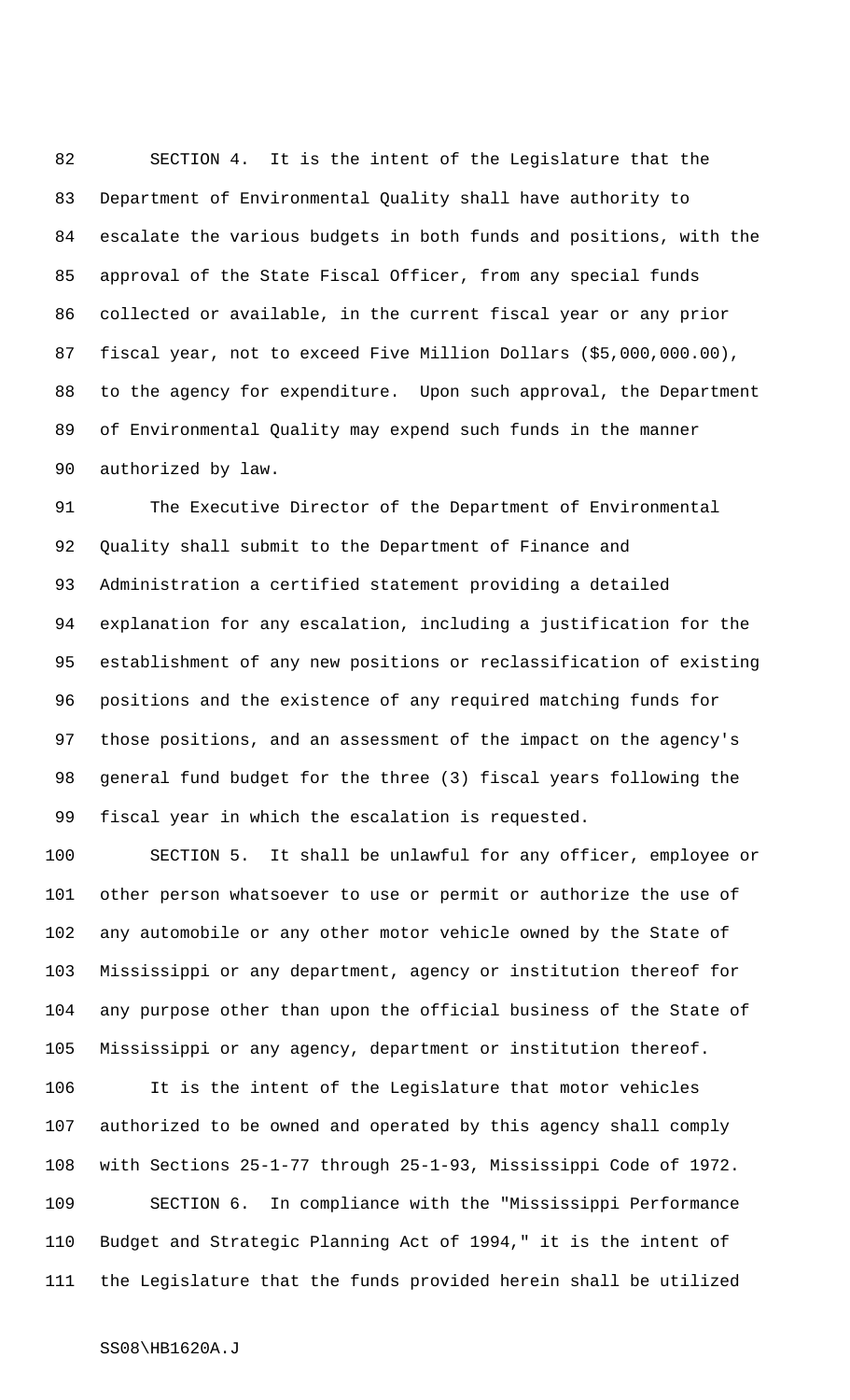in the most efficient and effective manner possible to achieve the intended mission of this agency. Based on the funding authorized, this agency shall make every effort to attain the targeted performance measures provided below: FY02 117 Performance Measures Target Pollution Control Air-Compliance Assurance Activities (Actions) 1,730 Air-Permits Issued (Permits) 319 121 Asbestos-Persons Certified (Persons) 1,100 RCRA-Inspections (Actions) 141 RCRA-Permit Actions Taken (Actions) 4 Wst Tires-Compliance Assurance (Actions) 415 Sld Waste-Pemits Processed (Permits) 100 126 SRF Water-Inspections (Sites) 2,585 SRF Water-NPDES Permits Issued (Permits) 236 SRF Admin-Fed/State Match Funds (Percent) 90 Construction Grants Federal/State Match Funds Awarded (Percent) 90 131 Recipient Compliance with Loan Agreement 90 Land & Water Water Levels Measured (Actions) 1,100 134 Test/Data Collection Wells 1,650 135 Water Withdrawal Permits Issued 135 1990 4,000 Driller Licenses Issued 200 137 Dams Inspected 120 Geology Leases/Permits Issued 1 Quadrangles Mapped (Sites) 10 141 Test Holes Drilled 15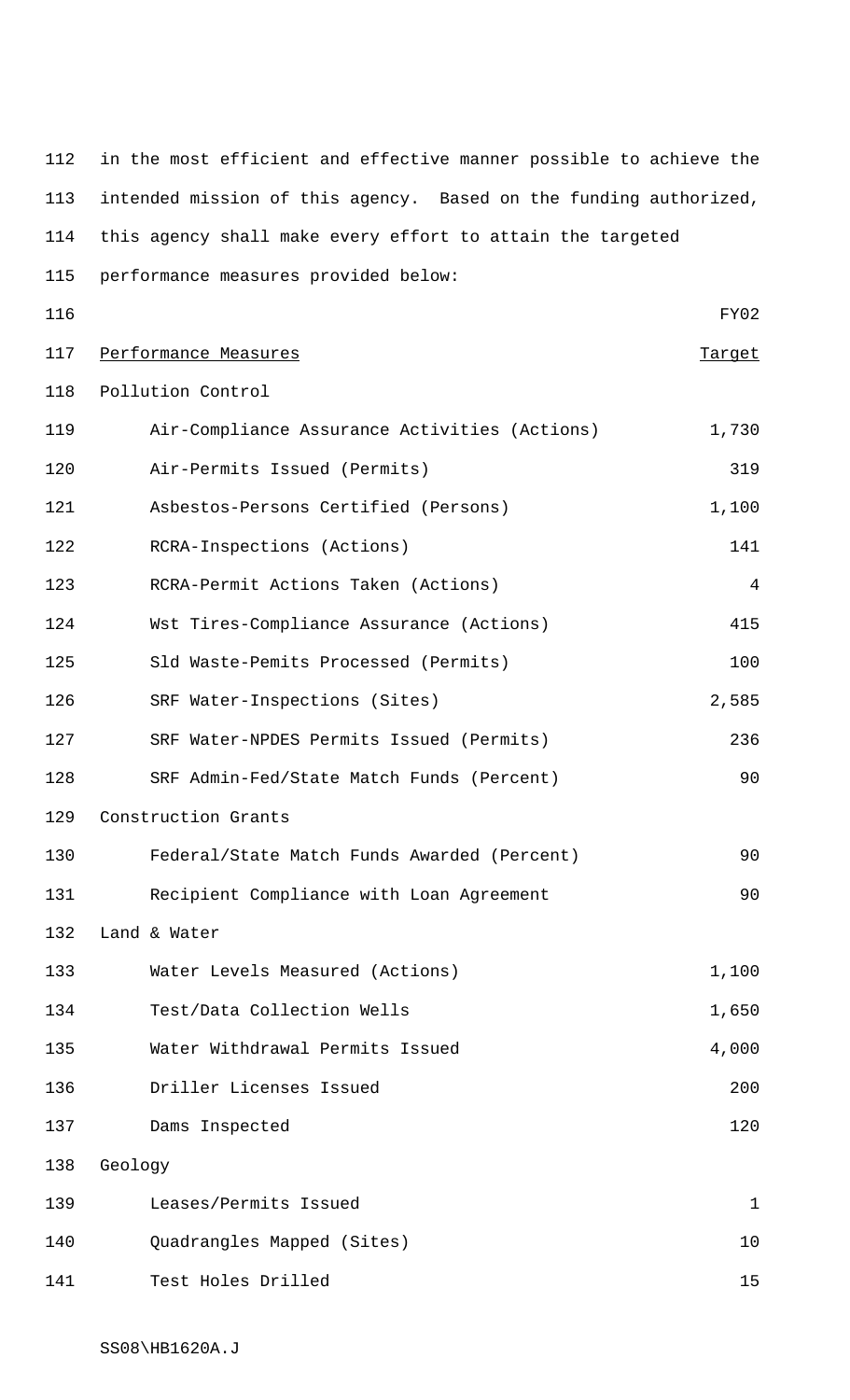## 142 Mines Inspected 1,450

 A reporting of the degree to which the performance targets set above have been or are being achieved shall be provided in the agency's budget request submitted to the Joint Legislative Budget Committee for Fiscal Year 2003.

 SECTION 7. Of the funds appropriated in Section 2 and allocated in Section 3, an amount no greater than Three Hundred Twenty Thousand Dollars (\$320,000.00) shall be derived from the Pollution Emergency Fund within the Pollution Operating Fund and shall be transferred to the Department of Finance and Administration.

 SECTION 8. Of the funds appropriated in Section 2 and allocated in Section 3, an amount no greater than One Hundred Fifty Thousand Dollars (\$150,000.00) shall be derived from the Pollution Emergency Fund within the Pollution Operating Fund for transfer to the Department of Environmental Quality - Office of Administrative Services for support of Legal Division environmental protection activities.

 SECTION 9. The Department of Environmental Quality (DEQ) may request that the Mississippi Development Authority (MDA) staff shall provide an economic viability assessment for any complete application or group of related complete applications submitted to DEQ after July 1, 1999, for which DEQ estimates that DEQ will be required to devote extraordinary effort to process the application or group of related applications within the one hundred and eighty (180) days required by Section 49-17-29(3)(c). For purposes of this paragraph, "extraordinary effort" means the constant dedication of more than three (3) full-time equivalent positions for a period of at least one hundred eighty (180) days. The economic viability assessment shall include, but not be limited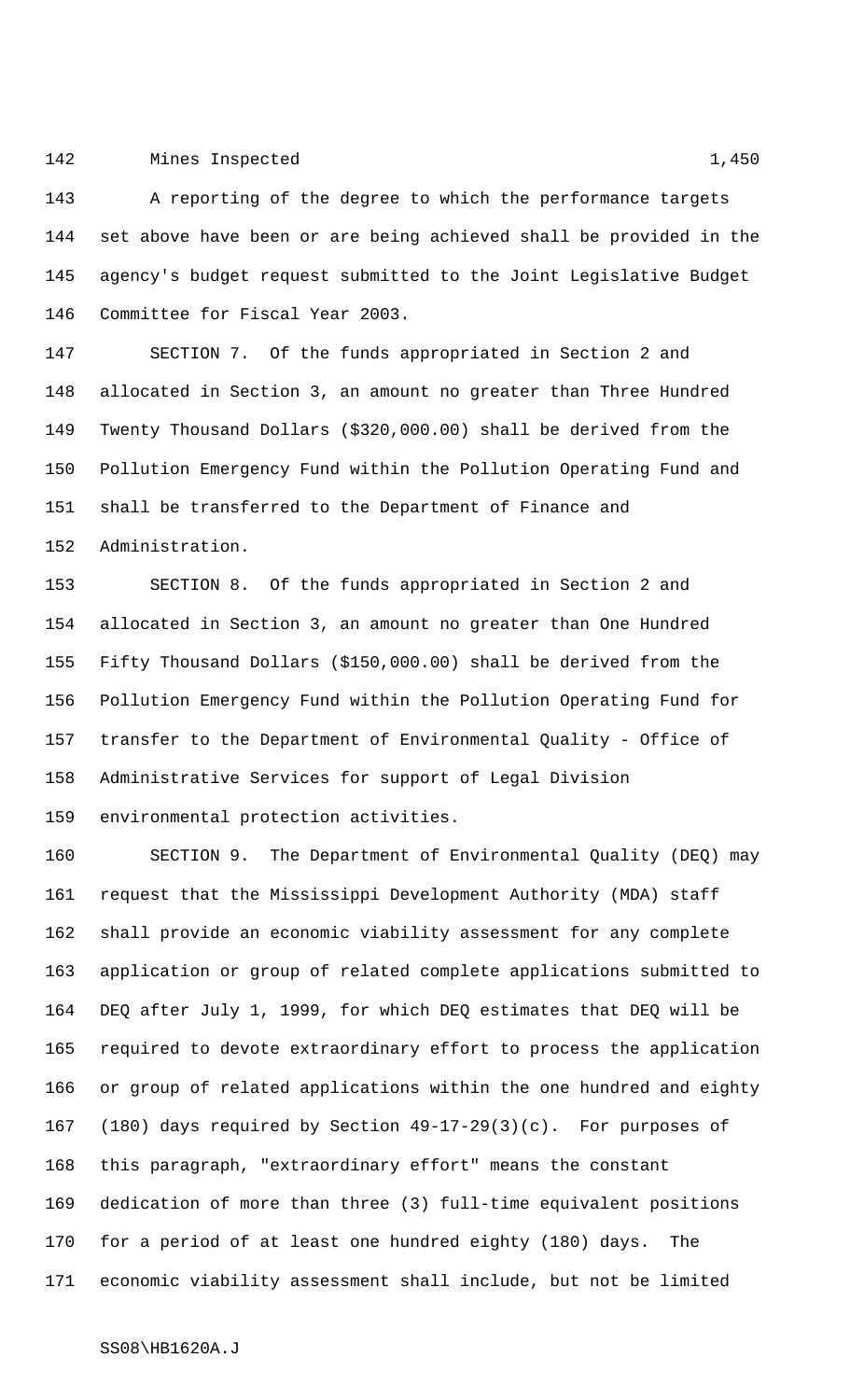to: (i) An analysis of the current and future market viability of the project concerning which application(s) has been made to DEQ; and (ii) an analysis of the applicant's economic ability to construct, develop, maintain and operate the project as described in the application(s) submitted to DEQ. If the economic viability assessment concludes that the project is not economically viable for any reason, DEQ shall suspend processing the permit application(s), notwithstanding the provisions of Section 49-17-29(3)(c). Within thirty (30) days of the decision of MDA staff, the permit applicant may present any additional information on its behalf to the Executive Director of MDA, and the Executive Director shall review the MDA staff assessment. If additional information is received in writing from the applicant, the Executive Director of MDA shall make a decision in review of the MDA staff decision within sixty (60) days of the staff decision, and the decision of the Executive Director of MDA shall be the final administrative action of MDA in the matter.

 SECTION 10. It is the intention of the Legislature that the Executive Director of the Department of Environmental Quality may authorize increases in major objects of expenditure in total amounts not to exceed twenty-five percent (25%) of the appropriated amount of each major object of expenditure, provided that other major objects of expenditure are decreased by a corresponding dollar amount. However, no transfers shall be authorized which increase the major object of expenditure "Salaries, Wages and Fringe Benefits."

 SECTION 11. The following sum, or so much thereof as may be necessary, is hereby reappropriated out of any money in the State General Fund not otherwise appropriated, to the Department of Environmental Quality for the purpose of reauthorizing the